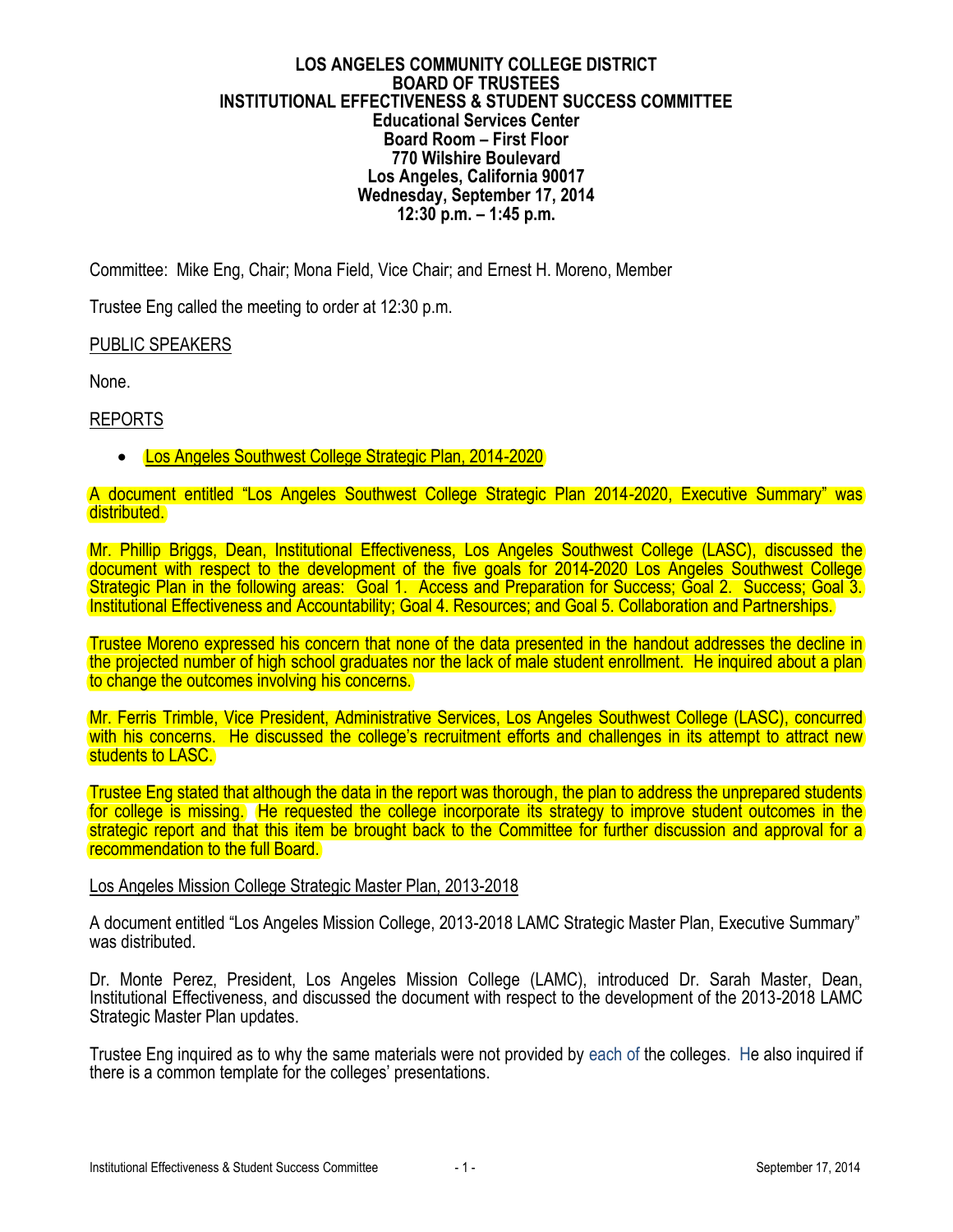Ms. Bobbi Kimble, Interim Vice Chancellor, Educational Programs and Institutional Effectiveness, responded that the colleges have been provided with two templates: one is the executive summary template and the other is the matrix template. In addition to the templates provided, the colleges' are permitted to add other materials. She apologized for the oversight of the omission of the LASC matrix template.

Trustee Moreno expressed his concern that the LAMC Strategic Master Plan report did not provide the same data as LASC in order to support LAMC measures and outcomes in their matrix document.

Trustee Field echoed Trustee Moreno's concerns; she added that the Committee would like to have a supplemental report explaining what the plan is to address the objective performance measures with respect to student outcomes.

With respect to the data, Dr. Perez indicated that the data is available and will be provided to the Committee. He discussed the college's initiatives and challenges in its efforts to address student services and prepare students for success.

Ms. Kimble indicated that the Committee's new direction is duly noted and that the colleges will return to the Committee with the additional information requested.

Trustee Eng expressed his appreciation for the leadership and looks forward to the additional reports at the next Committee meeting.

#### AB 86 Update

Documents entitled "AB 86: Adult Education, Los Angeles Regional Adult Education Consortium" and "Los Angeles Regional Comprehensive Plan, AB 86 Los Angeles Regional Adult Education Consortium" were distributed.

Mr. Marvin Martinez, President, East Los Angeles College, introduced Dr. Adrienne Ann Mullen, Dean, Adults Education, Los Angeles Community College District and Dr. Dan Walden, Vice President, Los Angeles City College. Mr. Martinez discussed the collaborative efforts of the members of the Los Angeles Regional Adult Education Consortium (LARAEC) with respect to the development of the report entitled "Los Angeles Regional Comprehensive Plan, AB 86, July 31, 2014" which was submitted to the Office of Education describing a plan on how to service adult education statewide. The LARAEC includes the Los Angeles Community College District, Los Angeles Unified School District, Montebello Unified School District, Burbank Unified School District, and Culver City Unified School District. He continued to discuss the AB 86 Timeline concerning the Major Reports Submitted or Due. He deferred to Dr. Mullen.

Mr. Martinez and Dr. Mullen gave a PowerPoint presentation and discussed the document with respect to the Program Areas and Objectives; the stakeholders of Indirect Beneficiaries; Direct Beneficiaries/Adult Learners; the Five Program Areas Developed on how to service Adult Education; the Regional Consortium (objectives); the Faculty & Staff Development (objectives); and AB 86 Meeting dates held with the stakeholders to discuss the alignment of the curriculum and various components of the program.

A question and answer session was conducted regarding the solutions for the Gap Categories identified in the July 31, 2014 report that will be addressed in the draft report due by March 31, 2015 and various critical issues of concern regarding the AB 86 program.

Trustee Eng requested that a summary of the Gap Categories be provided to the Committee.

Trustee Eng indicated that he has received inquiries of concern that the older adults have been excluded from the AB 86 program. He requested that a report be provided to the Committee clarifying where the older adults will be incorporated into the program.

Dr. Felicito Cajayon, Vice Chancellor, Economic & Workforce Development, responded that the LARAEC is responsible to incorporate any entity that adds value to the program.